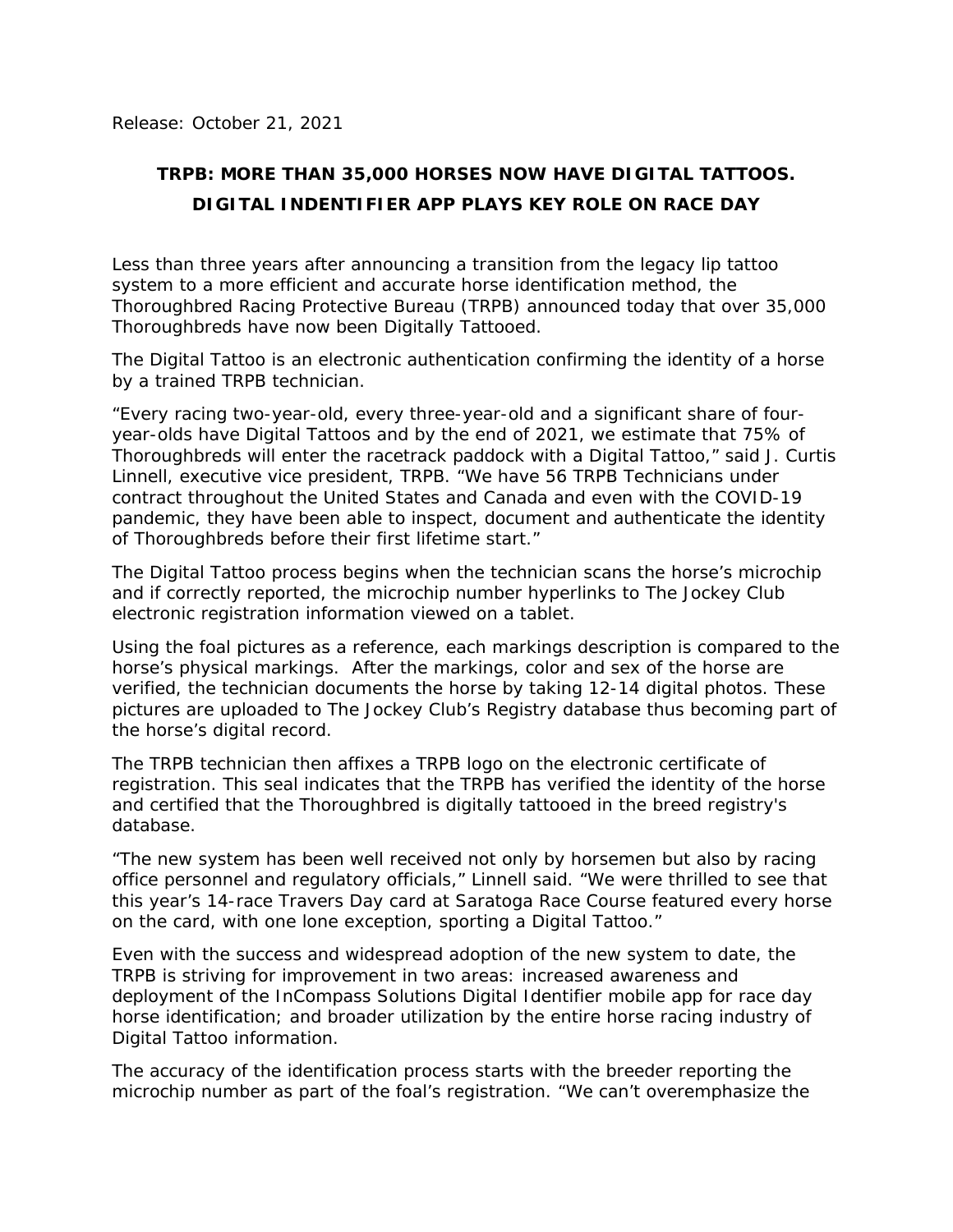importance of getting the microchip reported correctly," said TRPB's manager of technician operations, Teena Appleby. "This is the only way our technician can start the process of authenticating the horse's identify. A microchip sitting in a desk drawer isn't helping anyone."

"The use of the Digital Identifier mobile app is the only way to identify horses on race day," according to Appleby.

With a username and password provided by InCompass, horse identifiers, race office personnel, barn area security and other racetrack officials may automatically access the digital tattoo file that includes the photo of the horse's face, photos of every marking, the name of the horse, the horse's color, and the certificate of foal registration from The Jockey Club.

"These individuals now have immediate access to the horse's picture ID, which is akin to a passport or driver's license and with more identification tools than they've ever had available previously," Linnell said. "A Thoroughbred should never have to be scratched from a race because of an identification issue, or have an incorrect horse be permitted to start in a race."

TRPB Agent Rachael Mant, based at TRPB Headquarters in Maryland, makes a weekly visit to the Fair Hill Training Center to digitally tattoo Thoroughbreds. Trainers there have embraced the new system.



"This system has been working out great," said Mike Trombetta. "The days of lip tattoos are in the rear-view mirror."